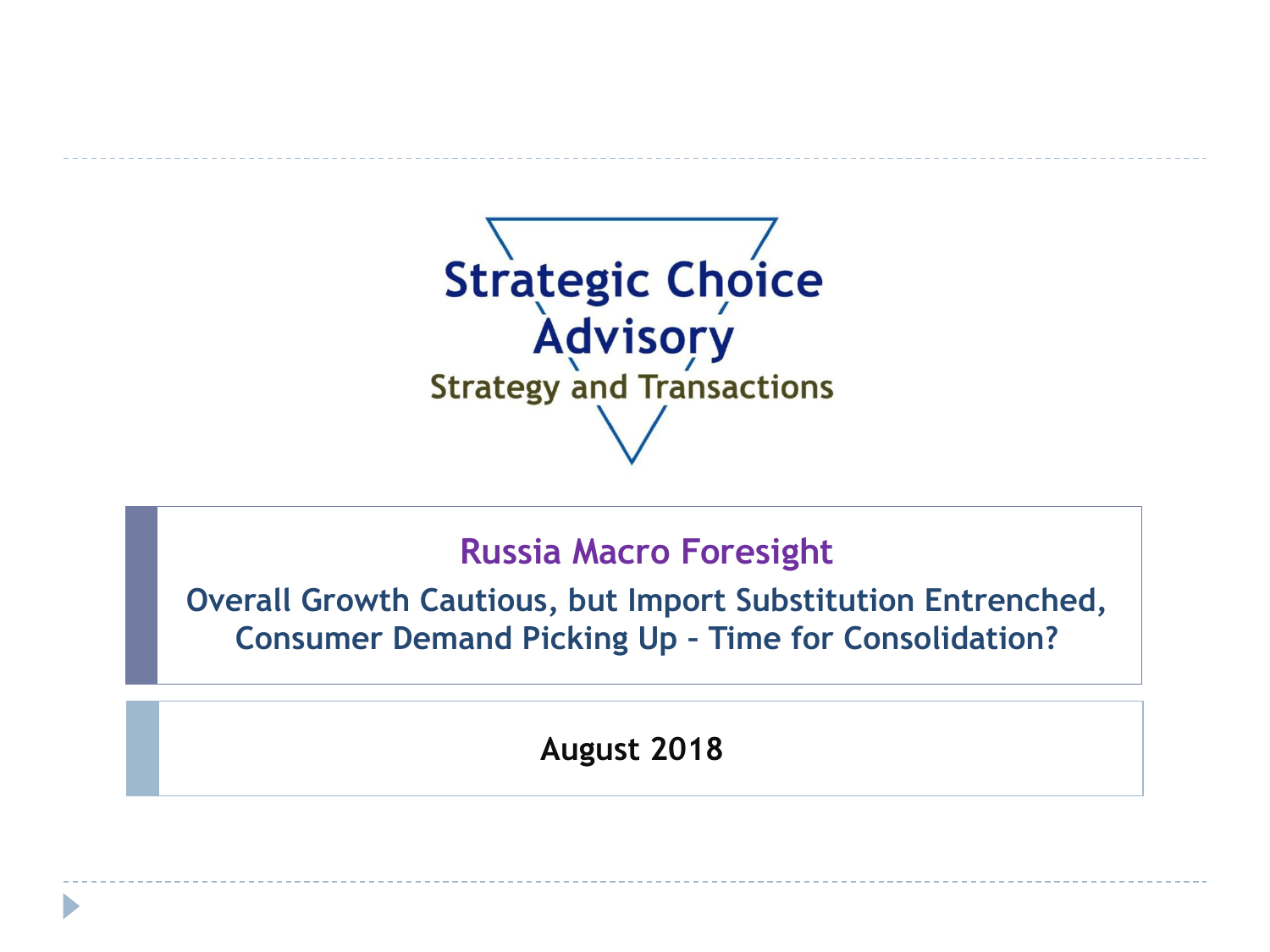**Economic growth rates have stabilized, but manufacturing still upbeat. Now what are the winning investment ideas and business models?** 

- Economic growth rates stayed positive, but lackluster over the last two years after a steep decline in 2014-2015, caused by Western sanctions and low oil prices. In our previous reports, we dwelled on the robust growth in sectors driven by import substitution, and the much-welcome overall economic stabilization
- Having reviewed data for H1/2018, we can conclude that **growth has indeed stabilized at a rather low overall level.** GDP growth stayed roughly flat in H1. The dynamics and drivers are difficult to judge this time around, due to substantial methodology changes and data revisions. We will have to wait for further data sets to make more sense out of the industry timeseries
- What is evident so far is that **manufacturing is doing fairly well, boosted by import substitution.** We suspect **the high base effect may have affected growth numbers in some sectors** after the recent upsurge
- This effect may also be seen in transportation and fixed capital investment, although we would have to watch these indicators to make sure they do not signal a slowdown in business activity. Meanwhile, agriculture received a boost from much warmer weather, compared to H1/2017 (when growth was only 0.5% y/y)
- Still, processing numerous incoming investment projects from a vast array of industry sectors, we cannot shrug off the feeling that **the economy has become somewhat stuck. It's as if most entrepreneurs have run out of new ideas**, excitement, some grand vision for their activities
- Yes, **Russian businesses have become a lot more prudent**, focusing on cost optimization, **and better skilled in product placement and sales**. But it feels like companies are just launching particular products (especially for import substitution), and… joining the daily grind. If you manage to turn a profit, you consider yourself lucky, and just continue with the same thing – on, and on, and on…

| Indicator, % y/y         | 2016   | $\overline{20}17$ | H1/<br>2018 |
|--------------------------|--------|-------------------|-------------|
| <b>Real GDP</b>          | $-0.2$ | 1.5               | 1.6         |
| Industrial production    | 1.3    | 2.1               | 3.0         |
| Cargo transport turnover | 1.8    | 5.5               | 2.7         |
| Agriculture              | 4.8    | 7.4               | 2.2         |
| Fixed capital investment | $-0.6$ | 4.4               | 3.6         |

**But is there more to it?! More exciting, ground-breaking things to pursue, new lands to conquer?** 

**What are the business models and investment ideas that can really blow the roof and shatter that glass ceiling?**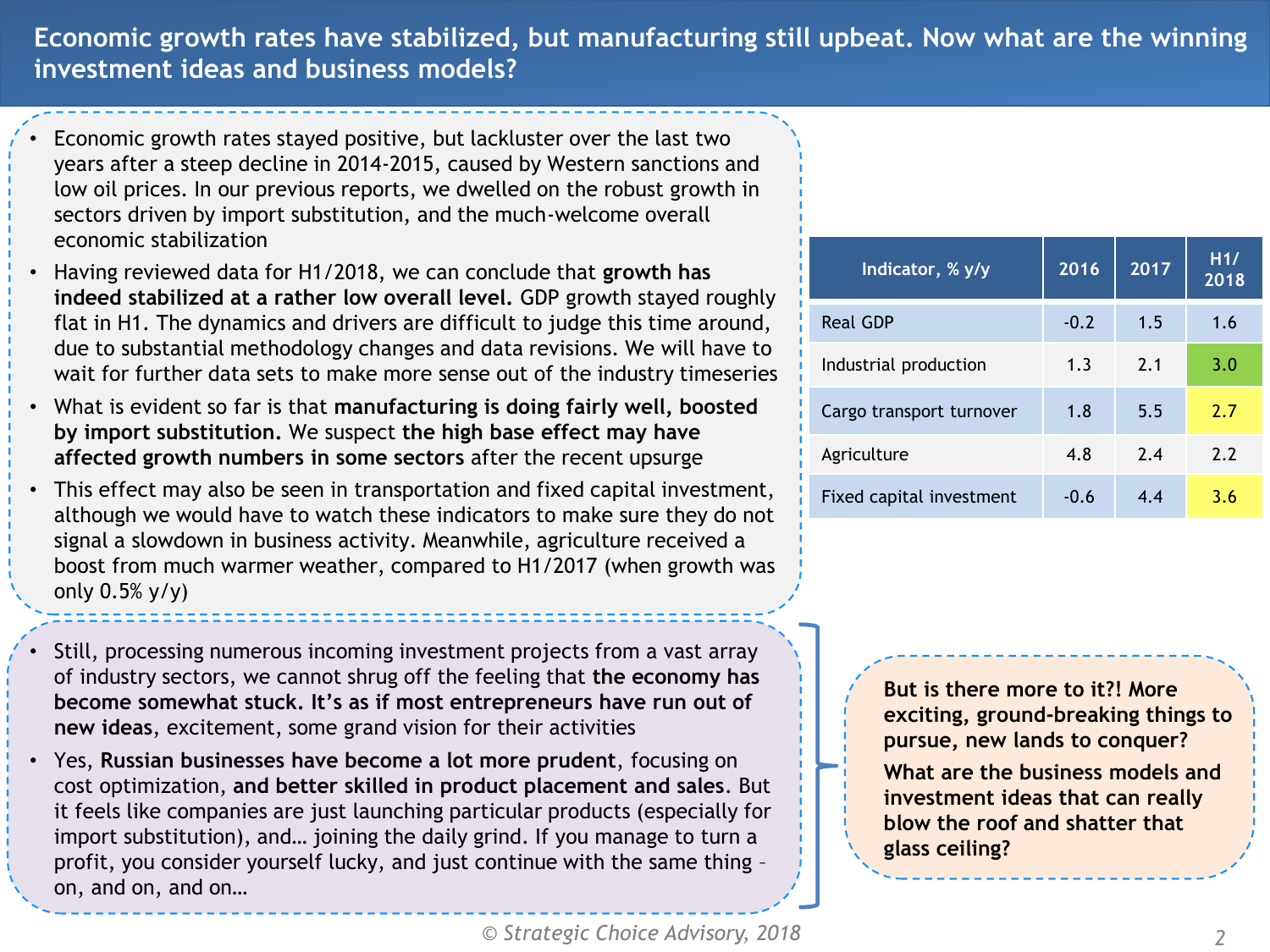**Table remain good investment ideas, despite slowdowns in certain segments. Russian-made in the set of the set o<br>And the contract of the set of the set of the set of the set of the set of the set of the set of the set of t Before we get to some "more exciting notions", import substitution and products for efficiency manufactured goods are being exported more actively and are starting to squeeze out imports**

|                                                    | Segment, % y/y                     | 2017    | H1/<br>2018 | Segment, % y/y                 | 2017 | H1/<br>2018 |  |  |
|----------------------------------------------------|------------------------------------|---------|-------------|--------------------------------|------|-------------|--|--|
|                                                    | Agriculture and food manufacturing |         |             | <b>Clothing &amp; footwear</b> |      |             |  |  |
|                                                    | Meat                               | 7.3     | 10.3        | <b>Textile</b>                 | 2.8  | 4.6         |  |  |
|                                                    | Meat products                      | 7.1     | 6.2         | Apparel                        | 8.5  | 6.6         |  |  |
|                                                    | Vegetable preserves                | 30.3    | 9.7         | <b>Chemical manufacturing</b>  |      |             |  |  |
|                                                    | Confectionery                      | 3.5     | 9.3         | Detergents                     | 6.3  | 9.3         |  |  |
| Import substitution remains a key<br>growth driver | <b>Bottled water</b>               | 5.7     | 13.6        | Synthetic fibers               | 5.2  | 17.2        |  |  |
|                                                    | Soft drinks                        | 11.2    | 12.3        | Pharmaceuticals                | 12.7 | 7.3         |  |  |
|                                                    | Machines & equipment               |         |             |                                |      |             |  |  |
|                                                    | Automobile engines                 | 2.2     | 19.5        | Electrical equipment           | 4.7  | 3.0         |  |  |
|                                                    | Cargo railcars                     | 59.8    | 23.7        | Electrical conductors          | 11.2 | 17.9        |  |  |
|                                                    | Train engines                      | $-11.8$ | 33.6        | Metal-working equipment        | 0.0  | 11.1        |  |  |
|                                                    | Industrial refrigerators           | 70.7    | 16.8        | Medical equipment              | N/D  | 14.0        |  |  |
|                                                    | Miscellaneous other                |         |             |                                |      |             |  |  |
|                                                    | Wood products                      | 3.9     | 6.4         | Paper & related products       | 6.9  | 9.7         |  |  |
|                                                    | Propane & butane                   | 0.3     | 6.3         | Polymer-reinforced fabrics     | 17.8 | 16.9        |  |  |
| Efficiency improvement also spurs                  | Plastics & resins                  | 3.8     | 4.0         | Fodder feed                    | 7.8  | 5.1         |  |  |
| growth in various segments                         | Power cables                       | 9.7     | 17.4        | Fertilizers                    | 8.2  | 3.5         |  |  |
|                                                    |                                    |         |             |                                |      |             |  |  |

**Exports of local higher value-added goods start outpacing imports, also serving as an investment idea**

| Exports, H1/2018, % y/y           | Imports, H1/2018, % y/y |                     |          |                                      |          |
|-----------------------------------|-------------------------|---------------------|----------|--------------------------------------|----------|
| Metals & metal products           | $15.3**$                | Food products       | $43.0**$ | Textile & apparel                    | $1.7**$  |
| Electrical equipment              | $39.1*$                 | Inorganic chemicals | $25.9**$ | Chemicals                            | $4.3**$  |
| <b>Trucks</b>                     | $4.3**$                 | Soap & detergents   | $19.3**$ | <b>Trucks</b>                        | $-8.6**$ |
| © Strategic Choice Advisory, 2018 |                         |                     |          | * - monetary terms ** - volume terms |          |

*\* - monetary terms \*\* - volume terms*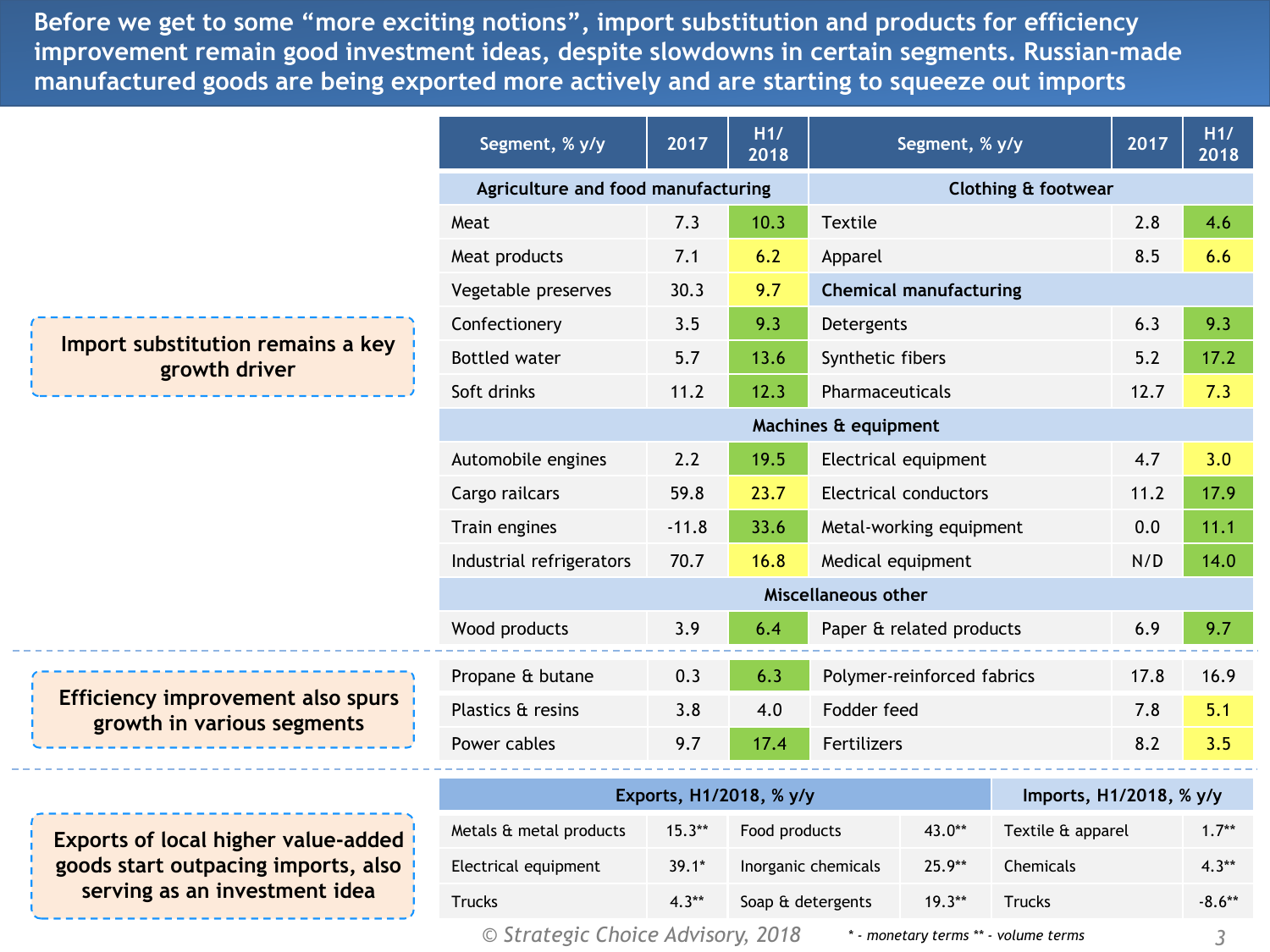## **Consumer sector indices start heading up, CPI inflation stays low – retail trade attractiveness should start improving**

While investment and other industrial goods have been enjoying a growth spurt for some time, we are **very excited to finally see retail trade and real disposable income indicators going up**. **A resurgence is also seen in consumer goods,** beyond the recently buoyant foods and other FMCG products\*\*. **As for whether retail can again be a good investment opportunity, we are ready to say: rather yes, than no, both in offline and online.** This stage in the growth curve may be a good entry point!

| Indicator, % y/y       | 2016   | 2017   | H1/2018 |                     | Indicator, % y/y*           | 2016   | 2017   | H1/2018 |
|------------------------|--------|--------|---------|---------------------|-----------------------------|--------|--------|---------|
| Retail trade           | $-4.6$ | 1.3    | 2.6     |                     | Soft drinks                 | N/D    | 11.2   | 13.6    |
| Real disposable income | $-5.8$ | $-1.7$ | 1.6     |                     | Bedding                     | $-2.6$ | $-3.4$ | 7.3     |
|                        |        |        |         |                     | Kitchen and other glassware | N/D    | N/D    | 6.2     |
| Real wages             | 0.8    | 2.9    | 8.7     | Ceramic floor tiles | $-1.7$                      | $-0.6$ | 6.0    |         |
| Nominal wages          | 7.9    | 6.7    | 11.2    |                     | Cars                        | $-7.4$ | 21.0   | 18.9    |
| Total unemployment     | $-0.5$ | $-6.5$ | $-8.5$  |                     | Car tires                   | 7.1    | 8.7    | 9.3     |

- **CPI inflation inched down to just 2.4% y/y** in H1/2018, helping spending recover
- Meanwhile, **PPI stays much higher**, now at 8.5% y/y
- Historically, one indicator was much higher than the other for a few years, and then vice versa
- Now industrial goods makers are able to set higher prices (in part due to the weak RUB), while many end-product makers and retailers are suffering from low margins. **But this can change soon, especially with improved spending power!**



*\* - N/D – previously grouped differently by RosStat*

*\*\* - Please also refer to consumer goods on previous slide*

*© Strategic Choice Advisory, 2018 4 \*\*\* - PPI from 2017 – per new RosStat methodology*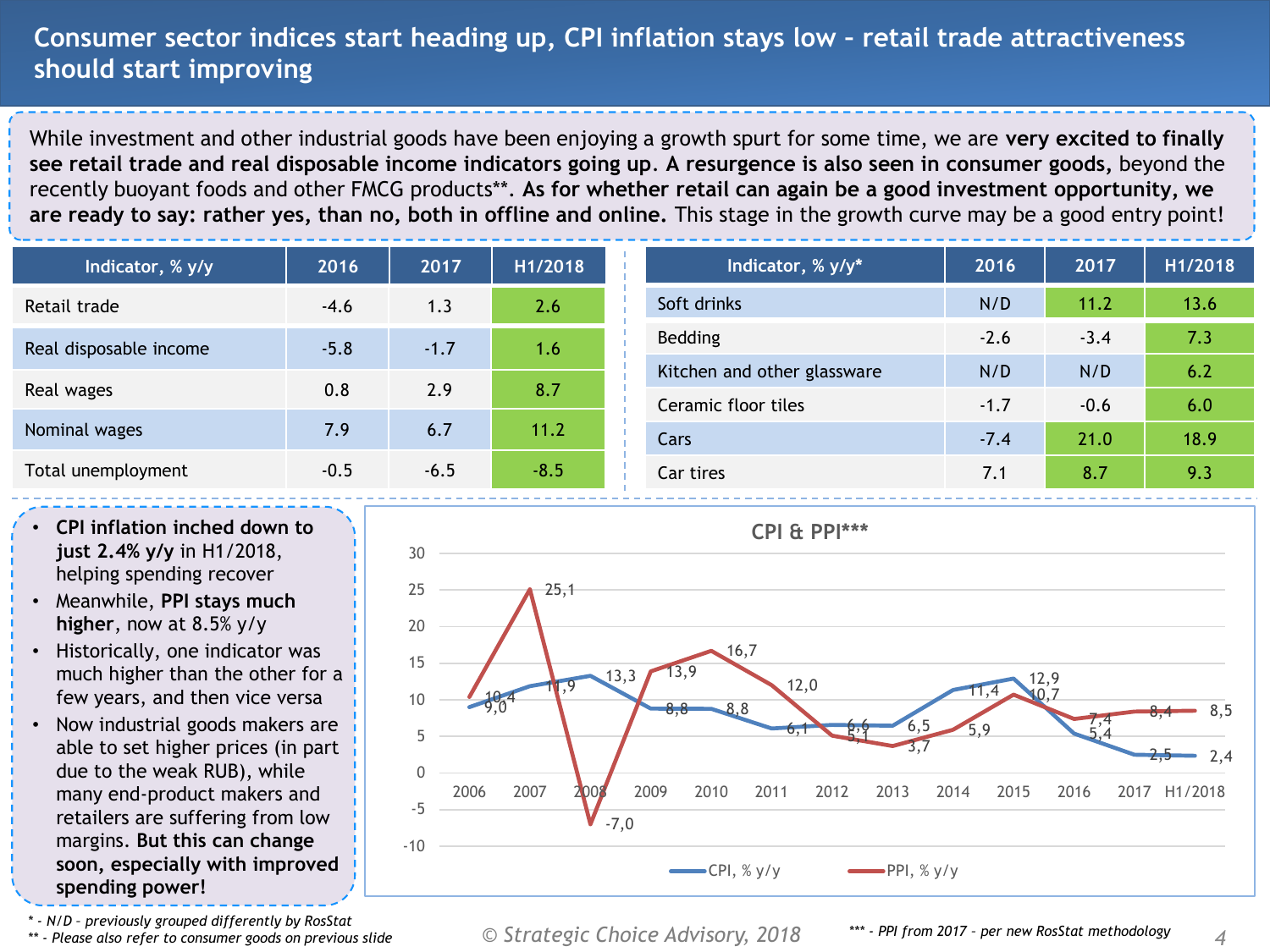**Overall liquidity and banking sector indices continue improving, but corporates lending still weak, needs new solutions. Banking sector profit and own capital growth in the red, causing concern. Construction, building materials still struggling; home refurbishment growth prospects unclear**

#### **BANKING SECTOR**

- **Banking sector activity is gradually picking up**, driven by retail lending, investment in securities, and cash
- **Corporate lending is finally growing again**, but slowly. Overdue debt growth lags behind, as banks remain cautious
- Retail deposit growth is accelerating. Slower corporate deposit growth shows businesses are spending more
- **Still, bank profit and own capital growth are in the red**, as the sector may be walking on thin ice. **Smart Money solutions are much needed!**

| Indicator, % y/y         | 2016   | 2017 | H17<br>2018 | Indicator, % y/y                        | 2016            | 2017    | H1/<br>2018 |
|--------------------------|--------|------|-------------|-----------------------------------------|-----------------|---------|-------------|
| <b>Total assets</b>      | $-3.5$ | 6.4  | 7.2         | <b>Total liabilities</b>                | $-5.3$          | 6.7     | 8.2         |
| Loans to individuals     | 1.1    | 12.7 | 18.9        | Corporate deposits                      | $-13.8$         | 9.2     | 5.6         |
| Loans to corporates      | $-9.5$ | 0.2  | 4.6         | Individual deposits                     | 4.2             | 7.4     | 8.4         |
| Total overdue debt       | $-5.1$ | 3.5  | 1.9         | Corporate funds on<br>corresp. accounts | $-3.7$          | 6.4     | 6.7         |
| Investment in securities | $-2.6$ | 8.0  | 9.8         | Own funds                               | 4.2             | 0.1     | $-1.1$      |
| Cash & equivalents       | $-0.3$ | 19.6 | 46.9        | Current year profit                     | $4.8 -$<br>fold | $-15.1$ | $-17.7$     |

#### **MONETARY AGGREGATES, PUBLIC SECTOR, EXTERNAL SECTOR**

- National-definition money supply growth accelerated further to 11.4% y/y in H1/2018, while broad money grew 9.7% y/y
- **The federal budget finally turned a surplus in H1/2018**, making up around 10% of budget revenues in the period
- Current account, BoP surplus growth picked up on higher commodity prices and non-oil&gas exports; foreign debt decreased

#### **CONSTRUCTION & BUILDING MATERIALS**

- **The construction sector stays weak, with only housing construction starting to recover. Building materials surprised negatively in H1/2018\***. This contrasts the recovery in retail trade, and wage and income growth
- After the sanction and low oil price crisis started in 2014, the population mostly focused on home refurbishment; commercial real estate slumped; as mainly state-driven mortgage programs kept the industry going. **Now home refurbishment enthusiasm is subsiding, dragging down building materials**
- **Still, recovering spending power and retail trade activity should give construction and building materials a new impetus… in 1.5-2 years**

*\* - This said, partial data and anecdotal evidence show growth in wooden home construction and wooden panels production*

*© Strategic Choice Advisory, 2018 5 \*\* - N/D – previously grouped differently by RosStat*

| Indicator, % y/y**        | 2016   | 2017   | H17<br>2018 |
|---------------------------|--------|--------|-------------|
| Total construction, o/w:  | $-4.3$ | $-1.4$ | $-1.0$      |
| Housing construction      | $-6.5$ | $-1.3$ | 3.8         |
| Ceramic plumbing fixtures | 2.3    | 2.7    | 0.9         |
| Ready-mixed concrete      | N/D    | 1.8    | 1.2         |
| Pre-fab. steel structures | 0.1    | 7.9    | $-1.9$      |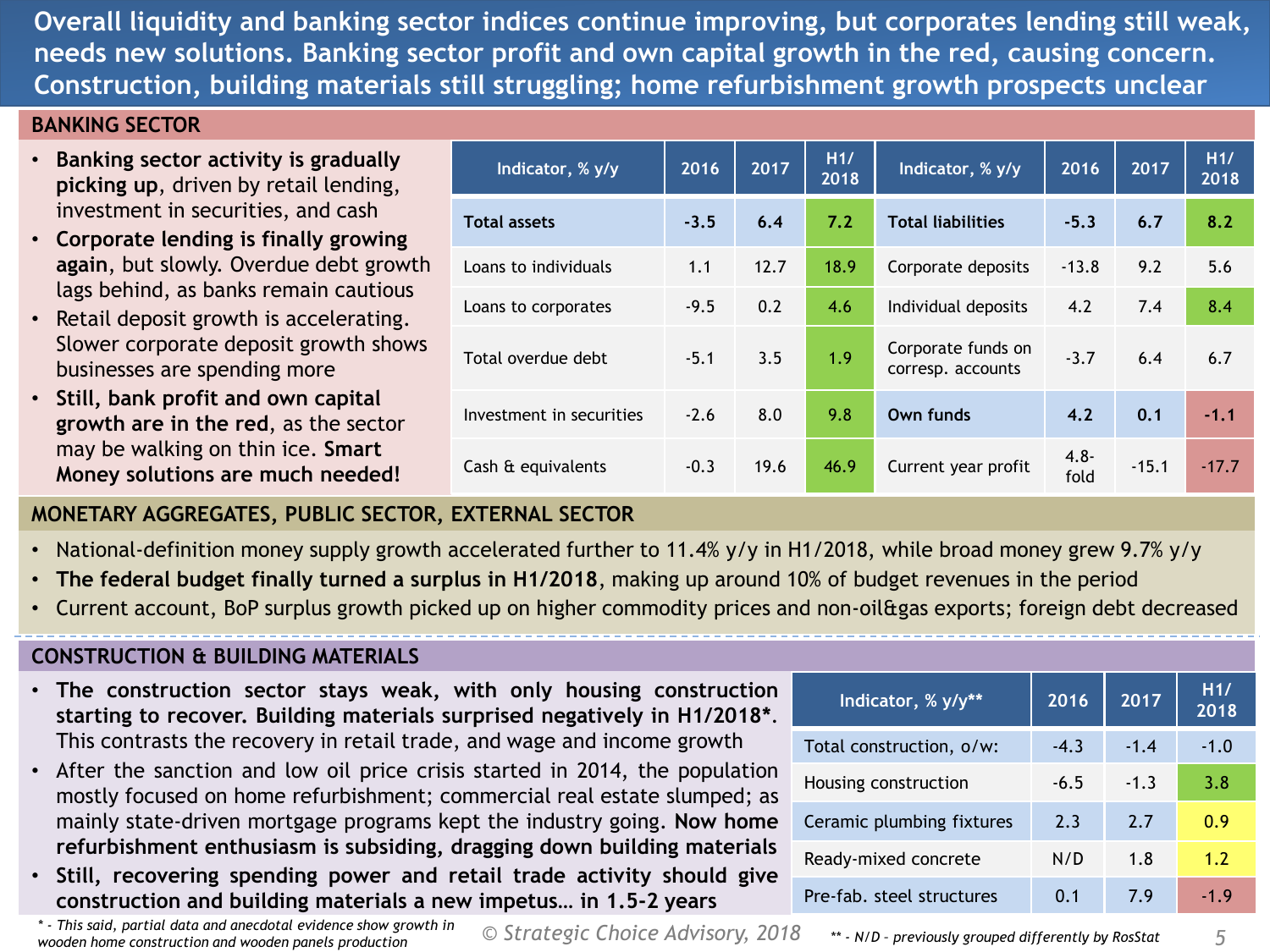**Many sectors are starting to become over-populated, while players are too cautious for expansion beyond existing niches. Asset consolidation is on the horizon, if M&A appetites recover. Thus, companies opting for value chain integration and product diversification can make breakthroughs!**

- Having voiced optimism regarding certain sectors, including retail and many of the manufacturing segments, **there remains a key impediment to growth, which is over-saturation of a rising number of industries and segments.**  Signs of it intensifying are evident now in agriculture & food, construction, retail trade, catering, and other service sectors, to name a few (especially in mass market segments)
- In these overcrowded markets, as some businesses fall prey to stiff competition and low margins, others simply take their place, and the cycle continues. In normal times, one would expect M&A activity to pick up, and horizontal or vertical integration to take place. But currently, with overall growth bleak, FX rates highly volatile, and new Western sanctions looming, **businesses are too cautious to dream big and go out and buy or merge with someone**
- Also, a spate of loud corporate conflicts and some personal negative experience is discouraging many entrepreneurs from teaming up with new people and developing the business together. Hopefully, this can change, and players can set bolder goals, going for product range and/or geographic expansion, and value chain integration. **Taking over the commanding heights in an industry (or a few adjacent ones) still has its merits and benefits!**

## **To sum up:**

- 1. While overall growth may seem lackluster, **import substitution continues driving growth in manufacturing, and now also exports of higher value-added goods. This remains a good bet for investment in Russia**
- **2. Construction and building materials stay fairly weak, and a slowdown is seen in transportation.** We would be reluctant to expect strong growth in these sectors in the nearest future
- **3. A highly positive trend is the starting recovery in retail trade, and also in wage and income growth.**  Production of consumer goods is also rising. Despite currently low margins, we believe a rebound is on its way, and **the consumer industry may be a good investment opportunity for those who can select the right niches and proper business models**
- 4. Banking sector activity is rising, but banks are underperforming in corporate lending and profits. **If one could develop new solutions for corporate financing, this may be a great investment opportunity.** But with Western sanctions intensifying, this may be just wishful thinking for the time being… Still, it is definitely something to consider
- **5. Sector over-saturation is a growing problem, fixable by M&A and business diversification. Those who dare to dream big and go further, may just reap major benefits!** With all due caution and prudence, of course